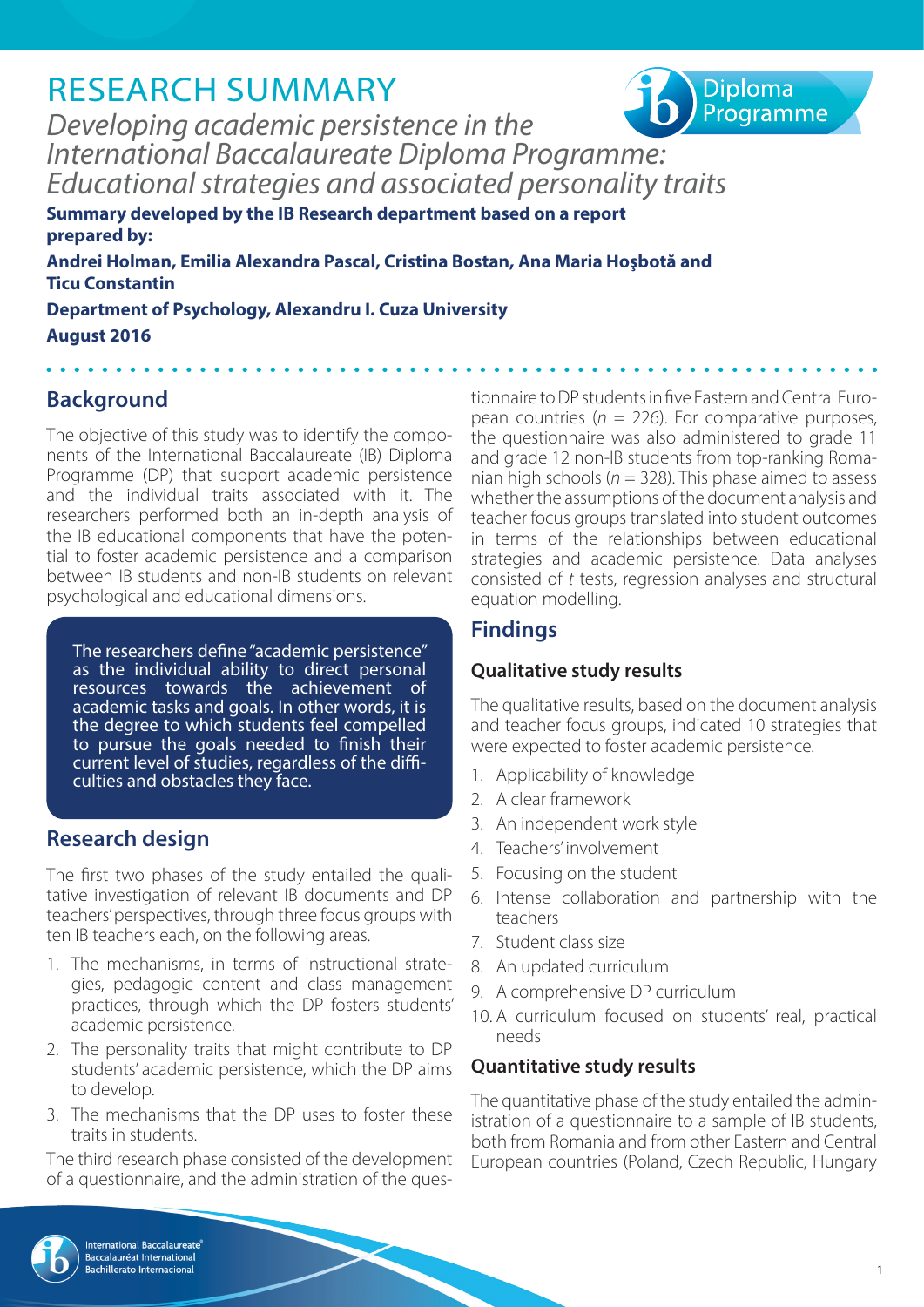and Serbia) and to a sample of comparable non-IB students from Romania.

#### *IB instructional strategies that foster academic persistence*

Results from the qualitative portion of the study identified 10 strategies that are expected to foster academic persistence (see above). Quantitative analysis confirmed that all of these strategies have a significant fostering effect on academic persistence. Nine out of 10 of these educational mechanisms were significantly and positively correlated to academic persistence, while the tenth was marginally significant. Furthermore, among these educational mechanisms, the two strategies that were found to have the greatest impact on academic persistence were "a comprehensive DP curriculum" and "a curriculum focused on students' real, practical needs".

IB students with high levels of academic persistence also tend to perceive their school as actively employing these educational mechanisms. The main benefits of these educational strategies are that the DP is designed not only to provide a high-quality education, but also to involve students as active agents who can engage in learning that is significant to their own needs and future pathways. Through such strategies, the DP promotes a learning experience that facilitates students' holistic intellectual, cognitive, professional and personal development and, consequently, their long-term educational engagement. Also, the practical use of knowledge through real-life connections is positively associated with long-term commitment.

#### *Individual traits that foster academic persistence*

Researchers also examined students' individual traits that contribute to academic persistence. The researchers drew upon the results of the two qualitative research phases to further analyse a set of six psychological traits by testing their relationship to academic persistence. The traits are:

- 1. mastery goals
- 2. restraint
- 3. general self-efficacy
- 4. proactive attitude
- 5. critical thinking
- 6. academic resilience.

Mastery goals refer to students' tendency to choose goals and tasks that allow them to focus on the growth and development of their skills, not only on receiving formal acknowledgment and rewards for their work (Pintrich et al. 1993; Daniels et al. 2009). Restraint reflects the students' capacity to engage in long-term tasks by avoiding getting side-tracked by momentary distractions and temptations, with minimum adult

supervision (Tangney, Baumeister and Boone 2004; Maloney, Grawitch and Barber 2012). General selfefficacy relates to the belief and confidence in one's ability to face difficult and challenging tasks (Schwarzer and Jerusalem 1995). Another dimension is proactive attitude, or the predisposition towards initiative (Schmitz and Schwarzer 1999). Critical thinking refers to the higher-order set of skills and strategies employed in applying information and knowledge to new problems, or when critically evaluating new concepts and ideas (Pintrich et al. 1993). Academic resilience is also a prominent factor, as surpassing obstacles and being able to cope with stress is essential in order to adapt to the challenges of demanding academic environments (Martin and Marsh 2006).

All six of these traits proved to significantly foster academic persistence. Further analysis, however, revealed that three of these traits have the strongest effect on academic persistence, specifically mastery goals, restraint and general self-efficacy.

#### *Relationship between IB instructional strategies and individual traits*

This portion of the study aimed to identify whether there is a relationship between the DP and the individual traits that contribute to academic persistence. The researchers examined students' perceptions about the degree to which IB instructional strategies are reflected in their daily academic experience. In order to address this topic, given the specificity of these mechanisms and the lack of instruments on these dimensions in the scientific literature, the authors built short (threeitem) scales evaluating each of the strategies that the IB World Schools employ (or are expected to employ) that are likely to foster academic persistence.

The correlations between the scales assessing IB students' perceptions on the relevant educational strategies and the corresponding individual traits were all significant and positive. In other words, the higher the students rated their school on the relevant instructional strategies, the higher they rated themselves on the corresponding individual traits. This result is indicative of the congruence between the philosophies promoted by the IB and the implementation of IB curriculum.

#### *Outcomes of academic persistence*

The researchers also examined the influence of individual traits and instructional strategies on key outcomes that are related to academic persistence: academic performance, intention to drop out, absenteeism and academic aspirations. Overall, the results showed that academic performance and intention to drop out are influenced by the set of traits and educational strategies under consideration.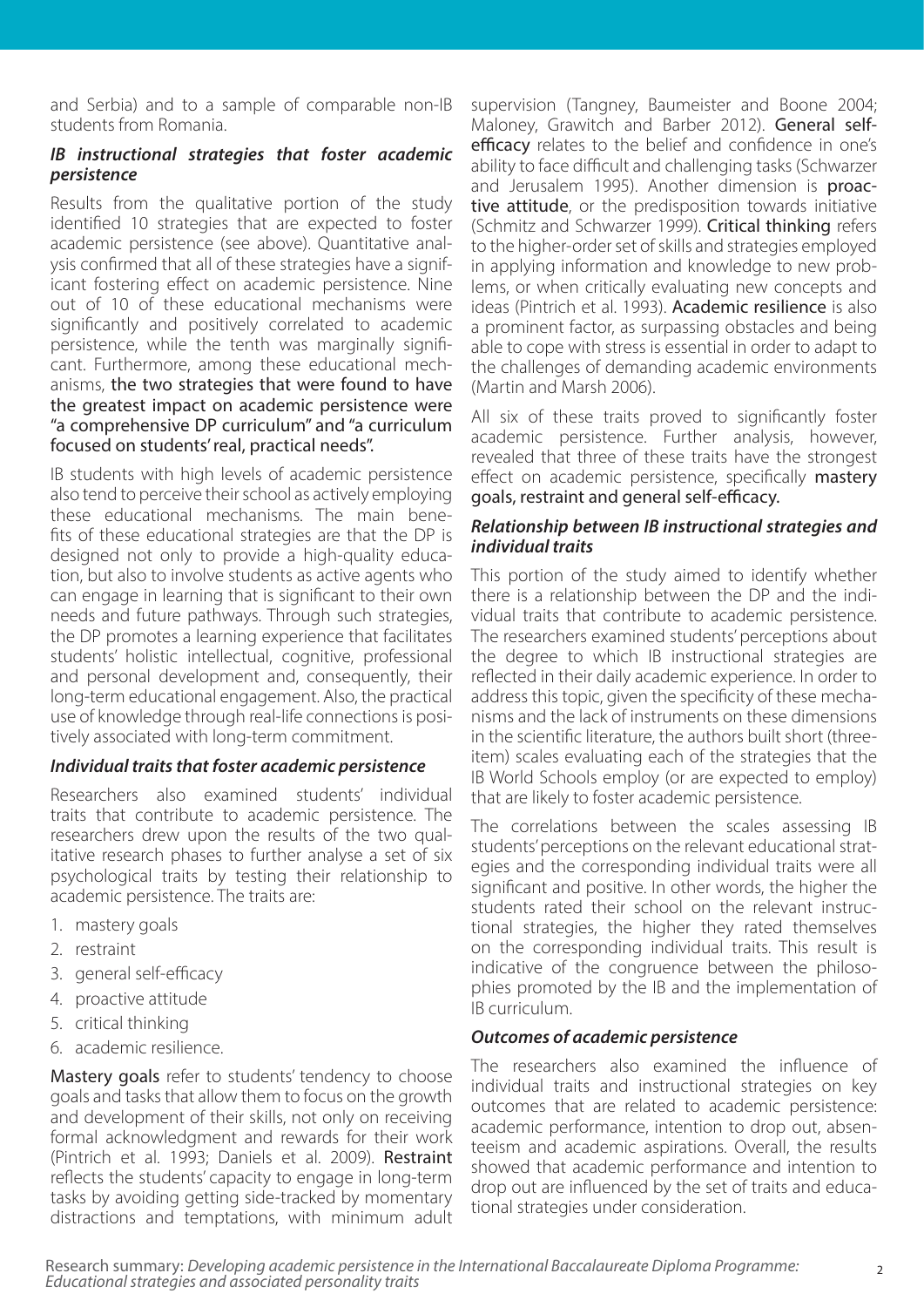The positive influences of these traits and educational strategies, therefore, are not limited to the psychological level of academic persistence, but they also support practical outcomes. This finding suggests that fostering academic persistence through the development of related characteristics and educational strategies has a higher stake than just promoting persistent attitudes and behaviours; it also leads to lower dropout intentions and higher academic performance, both of which are essential educational outcomes.

#### **Comparison between IB students and similar non-IB students**

#### *Comparisons on individual traits associated with academic persistence*

The results of the comparisons between IB students and equivalent non-IB students from Romanian high schools show that relative to traditional Romanian schools, the IB programme promotes a climate that better supports students in completing their education. The reason for this seems to be that non-IB students perceive their educational experiences as less guided by educational strategies that aim to develop their academic persistence.

The results of the independent samples t test comparing the two student samples revealed significant mean differences on four of the seven traits<sup>1</sup> associated with academic persistence (see table 1).

| <b>Trait</b>              | <b>Mean</b><br>(IB) | <b>Mean</b><br>$(non-IB)$ | t(569) | p      |
|---------------------------|---------------------|---------------------------|--------|--------|
| General self-<br>efficacy | 3.16                | 3.09                      | 2.03   | < 0.05 |
| Proactive attitude        | 3.24                | 3.14                      | 2.78   | < 0.01 |
| Critical thinking         | 4.97                | 4.61                      | 3.34   | < .05  |
| Academic<br>resilience    | 4.79                | 5.08                      | 2.64   | < 01   |

#### *Table 1. Comparison of the traits associated with academic persistence between IB and non-IB students.*

On average, IB students scored significantly higher than their non-IB peers on the first three of these traits, while the non-IB students scored significantly higher on academic resilience. The differences on the other traits (mastery goals, restraint and general motivational persistence) were not significant.

The results of this analysis show that academic resilience, a psychological trait that could help students better overcome difficulties, is the only personality dimension on which IB students scored lower than the non-IB group. IB students perceived academic resilience as being under-implemented within the DP, and reported that teaching periods during the academic year do not prepare them enough for the requirements and pressures of the examination period, making them less able to adapt to its difficulties. This is an area for possible future consideration by the IB.

#### *Comparisons on student perceptions of whether the educational programme fosters traits associated with academic persistence*

This section compared IB and non-IB student perceptions of the degree to which their respective educational programme fosters the traits that are associated with academic persistence. The results of the comparisons between the two samples are presented in table 2. In five of out of six of the traits, IB students were significantly more likely than non-IB students to report that their educational programme fosters these traits. Only in the case of academic resilience was the difference not statistically significant.

| <b>Degree to which</b><br>the educational<br>programme fosters<br>associated traits | <b>Mean</b><br>(IB) | <b>Mean</b><br>(non-<br>IB) | t(569) | D      |
|-------------------------------------------------------------------------------------|---------------------|-----------------------------|--------|--------|
| General self-efficacy                                                               | 4.21                | 3.81                        | 4.06   | < .001 |
| Proactive attitude                                                                  | 4.21                | 3.72                        | 5.75   | < 0.01 |
| Restraint                                                                           | 4.19                | 3.93                        | 2.79   | < 0.01 |
| Critical thinking                                                                   | 4.41                | 3.81                        | 6.69   | < 0.01 |
| Mastery goals                                                                       | 4.23                | 3.68                        | 4.45   | < 0.01 |
| Academic resilience                                                                 | 3.85                | 3.80                        | 25     | .80    |

*Table 2. Comparison of the perception of the degree to which educational programmes foster key traits.*

#### *Comparisons on student perceptions of the instructional strategies that foster academic persistence*

This section examined how IB students and non-IB students rated each of the educational mechanisms that support academic persistence. The results of the comparisons between the two samples are presented in table 3. The IB students rated significantly higher than non-IB students on all of the 10 educational mechanisms that foster academic persistence.

<sup>&</sup>lt;sup>1</sup> The six traits that emerged from the previous research phases, plus motivational persistence.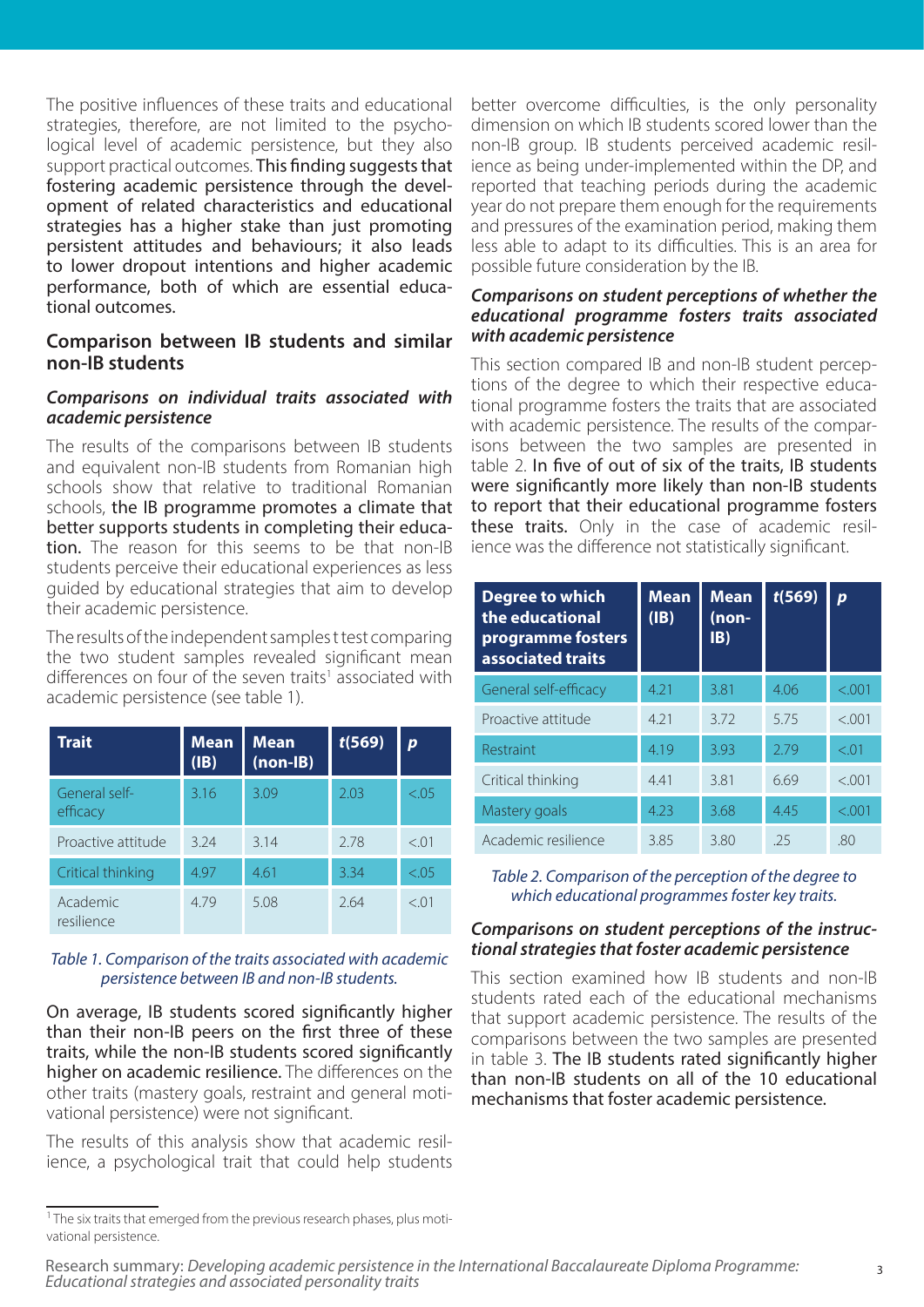| <b>Educational</b><br>mechanisms                                | <b>Mean</b><br>(IB) | <b>Mean</b><br>(non-<br>IB) | t(569) | $\boldsymbol{p}$ |
|-----------------------------------------------------------------|---------------------|-----------------------------|--------|------------------|
| Applicability of<br>knowledge                                   | 4.23                | 3.36                        | 9.76   | < .001           |
| A clear framework                                               | 3.88                | 3.70                        | 2.17   | < .05            |
| An independent<br>work style                                    | 4.09                | 3.82                        | 3.53   | < .001           |
| Teachers'<br>involvement                                        | 4.32                | 3.73                        | 6.80   | < 0.01           |
| Focusing on the<br>student                                      | 3.80                | 3.39                        | 4.92   | < .001           |
| Intense collabora-<br>tion and partnership<br>with the teachers | 4.25                | 3.58                        | 7.14   | < 0.01           |
| Student class size                                              | 4.07                | 3.43                        | 8.11   | < .001           |
| An updated<br>curriculum                                        | 4.31                | 3.42                        | 12.74  | < .001           |
| A comprehensive<br>curriculum                                   | 4.04                | 3.47                        | 7.24   | < .001           |
| A curriculum<br>focused on students'<br>real, practical needs   | 4.06                | 3.13                        | 8.74   | < 0.01           |

*Table 3. Comparison of the perception of educational mechanisms that foster academic persistence.*

### **Summary**

In summary, the study found that the DP fosters students' academic persistence to a higher degree than does the traditional education system (at least the Romanian system). This effect is mostly due to a set of distinct instructional strategies that foster academic persistence both directly, particularly through the adapted and comprehensive curriculums, and indirectly, through the development of certain psychological traits supporting academic persistence. Moreover, academic persistence further stimulates academic performance for IB students and decreases intention to drop out of school.

# **Recommendations**

Below is a summary of some of the key recommendations provided by the authors based on the study. For the complete list of recommendations, please see the full report.

Given the critical role of academic persistence for IB students' academic performance and other educational outcomes, DP teachers should be made aware of the importance of developing this trait in their students. Furthermore, the set of educational strategies and individual traits that support academic persistence should be made explicit and educators should be encouraged to fully apply the strategies under their control, such as building relationships with their students and promoting an independent work style.

To stimulate students' long-term goals, IB educators should emphasize the benefits of the DP for students' future educational opportunities. For example, schools could provide students with more information about how and where the DP is recognized by universities. This, in turn, would help to develop students' academic persistence and educational commitment, in line with the empirical studies revealing that students' learning motivation is sustained by their awareness of the ways in which education can help their future career plans (Barrett 2000). Two IB educators stated that "the most persistent students are the ones that have a clear vision about what they are going to do post-secondary", and that students' academic persistence is stimulated by "the options they feel are available for them at the end of [their] high schools studies". A further recommendation from the researchers is to explain the relevance of the IB learner profile to students' lives and the practical skills that students develop, as well as the ways in which these skills and dispositions could help to advance their education and careers.

### **References**

Barrett, H. 2000. "Electronic Teaching Portfolios: Multimedia Skills + Portfolio Development = Powerful Professional Development". In D. Willis, J. Price and J. Willis (eds.), *Proceedings of Society for Information Technology & Teacher Education International Conference 2000*. Pp 1111–1116). Chesapeake, Virginia, USA. Association for the Advancement of Computing in Education (AACE).

Daniels, LM, Stupnisky, RH, Pekrun, RH, Haynes, TL, Newall, NE and Perry, RP. 2009. "A longitudinal analysis of achievement goals: From affective antecedents to emotional effects and achievement outcomes". *Journal of Educational Psychology*. Vol 101(4). Pp 948–963.

Maloney, PW, Grawitch, MJ, Barber, LK. 2012. "The multifactor structure of the Brief Self-Control Scale: Discriminant validity of restraint and impulsivity". *Journal of Research in Personality*. Vol 46(1). Pp 111–1115.

Martin, AJ and Marsh, HW. 2006. "Academic resilience and its psychological and educational correlates: A construct validity approach". *Psychology in the Schools*. Vol 43(3). Pp 267–281.

Pintrich, PR, Smith, DA, Garcia, T and McKeachie, WJ. 1993. "Reliability and predictive validity of the motivated strategies for learning questionnaire (MSLQ)". *Educational and Psychological Measurement*. Vol 53. Pp 801–813.